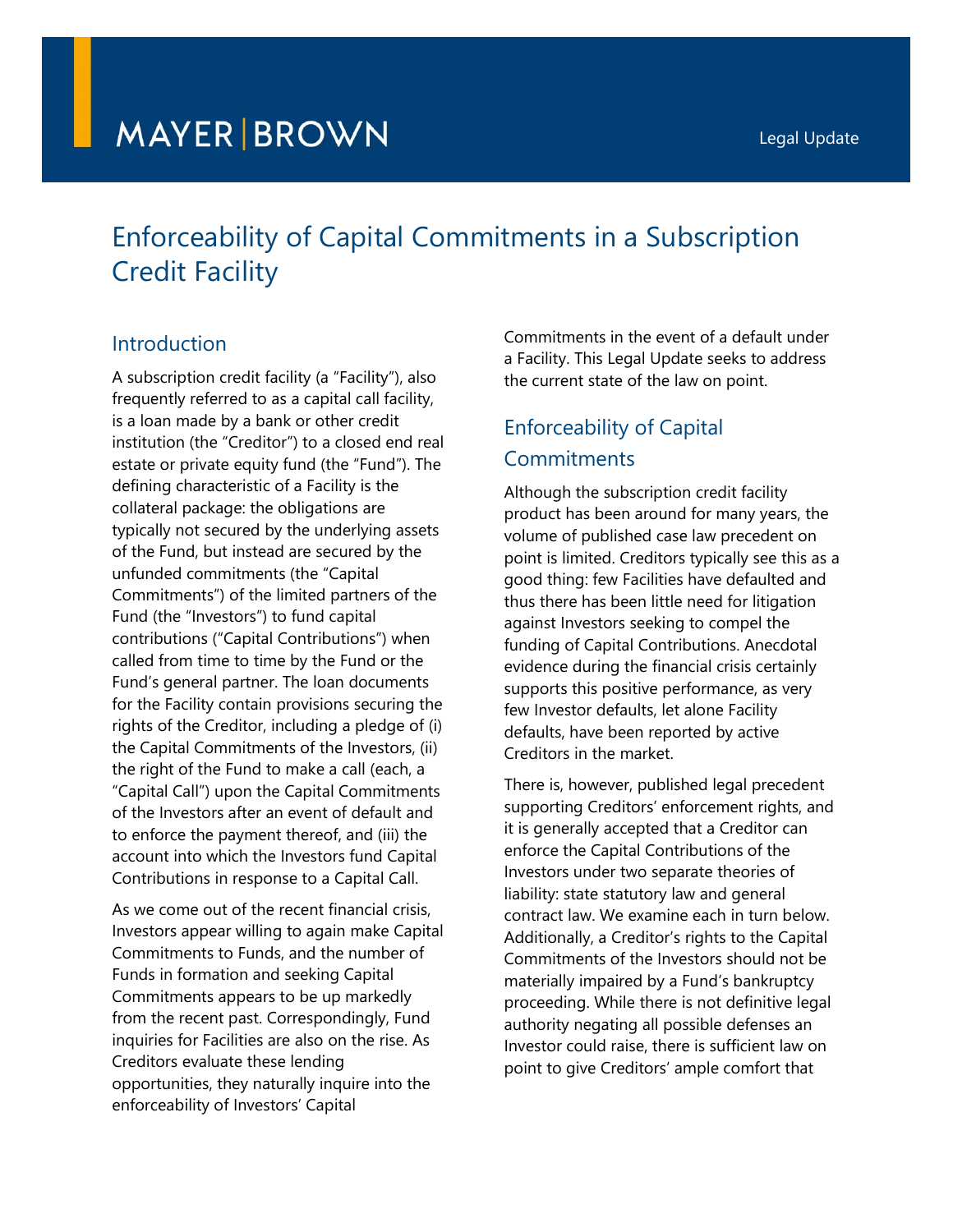the collateral supporting a Facility is enforceable.

#### **STATE STATUTORY RIGHT OF CREDITORS TO CAPITAL COMMITMENTS**

**Delaware Statutory Law.** Most Funds are formed as either limited partnerships or limited liability companies, and the vast majority of stateside Funds are organized under Delaware law. Delaware statutory law contains specific provisions addressing the obligations of an Investor to a Fund: "Except as provided in the partnership agreement, *a partner is obligated to the limited partnership to perform any promise to contribute cash or property or to perform services*, even if that partner is unable to perform because of death, disability or any other reason."<sup>1</sup> In addition, an Investor's obligation to honor its promise to make Capital Contributions explicitly extends for the benefit of Creditors, and although an Investor's obligations to the Fund can be "compromised" by consent of the other Investors, this compromise will not excuse the liability or obligations of the Investor in question to Creditors of the Fund. Title 6, Section 17-502 (b)(1) of the Delaware Code provides:

Unless otherwise provided in the partnership agreement, the obligation of a partner to make a contribution or return money or other property paid or distributed in violation of this chapter may be compromised only by consent of all the partners. Notwithstanding the compromise, a creditor of a limited partnership who extends credit, after the entering into of a partnership agreement or an amendment thereto which, in either case, reflects the obligation, and before the amendment thereof to reflect the compromise, may enforce the original obligation to the extent that, in extending credit, the creditor reasonably relied on the obligation of a partner to make a contribution or return.<sup>2</sup>

The Revised Uniform Partnership Law, adopted by most states, contains similar provisions allowing a Creditor to enforce its rights against an Investor, even if the Investor's obligations to the Fund have been compromised.<sup>3</sup> The Delaware LLC statutory framework provides similar protections for Creditors.<sup>4</sup>

A Delaware Superior Court has confirmed a Creditor's cause of action against an Investor to compel the funding of its Capital Commitment under Delaware statutory law. In *In re LJM2 Co-Investment, L.P.*, a Delaware limited partnership was formed by Andrew Fastow, the then-CFO of Enron, for the purpose of making investments in energy and communications businesses related to Enron. The Fund secured nearly \$400 million in Capital Commitments and entered into a \$120 million syndicated Facility, in what appears to have been a "No Investor Letter" transaction.

The Facility included an "Undertaking" pursuant to which, if the Fund defaulted, the Creditors could issue Capital Calls to cure any payment default. When Enron went bankrupt, the Fund defaulted and the Investors declined to fund Capital Calls issued by both the general partner and subsequently by the Creditors. Instead, the Investors amended the Partnership Agreement, in violation of the Facility provisions, to compromise and rescind the Capital Calls. Without additional Capital Contributions, the Fund could not meet its obligations and filed for bankruptcy. The bankruptcy trustee issued an additional Capital Call—which the Investors again declined to fund—and then commenced litigation against the Investors.

The Investors moved to dismiss the statutory cause of action under Title 6, Section 17- 502(b)(1) of the Delaware Code based on a variety of arguments, including that the Creditors could not demonstrate "reliance" on their Capital Commitments as required by the statute. The court ruled in favor of the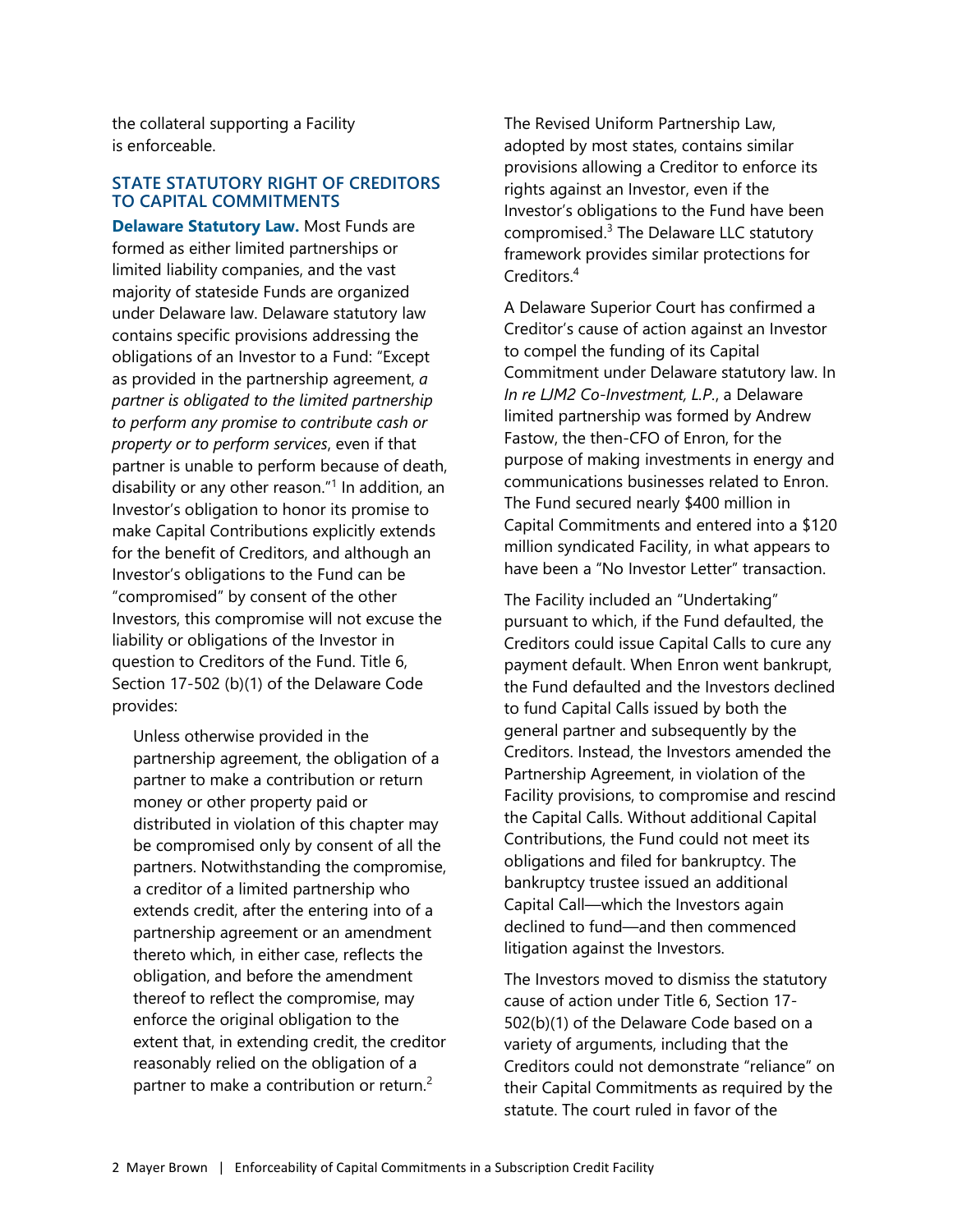Creditors, holding that they stated a claim for relief under Section 17-502(b)(1) and that the Creditors adequately alleged reliance on the Capital Commitments.<sup>5</sup> While not an ultimate ruling, the framework set forth by the court looked quite favorable for the Creditors, and the case appears to have been resolved prior to the issuance of any subsequent opinions.

**New York Statutory Law.** New York law imposes a similar duty on Investors for "unpaid contributions" to the Fund, and this obligation extends for the benefit of the Fund's Creditors.<sup>6</sup> Additionally, an Investor may be liable with respect to its unfunded Capital Commitment even after exiting the Fund. In *In re Securities Group 1980*, the trustee of the Fund's bankruptcy estate brought an action seeking to enforce the Investors' Capital Commitments, which they had declined to fund after principals of the Fund sponsor were convicted of tax fraud. The Federal Court of Appeals, affirming the Federal Bankruptcy Court, held that the Investors were obligated to fund their Capital Contributions irrespective of the alleged fraud committed by the Fund Sponsor: "Under the statutory provision [of New York law], even if a debt to a partnership creditor 'arises' after the limited partner's withdrawal, the withdrawn limited partner is nevertheless liable for the debt if the creditor 'extended credit' before the amendment of the limited partnership certificate."<sup>7</sup> The court went on to uphold the liability of the Investors to the Fund's Creditors reasoning that "the limited partners should bear the risk that the partnership's assets could become worthless."<sup>8</sup>

#### **CONTRACTUAL RIGHT TO CAPITAL COMMITMENTS**

**Breach of Contract.** Under a theory of contract liability, an Investor's obligation to fund its Capital Commitment is an enforceable contractual obligation pursuant to the terms of the partnership agreement (the

"Partnership Agreement"). An Investor is held accountable for its Capital Commitments on the ground that it has entered into a contractual relationship with the other partners to make Capital Contributions or contribute other property to further the Fund's financial growth. Accordingly, the failure of an Investor to honor its obligations would constitute a breach of contract, and the Investor would be liable for such a breach. $9$ 

To rely on a theory of contractual liability, the Creditor needs to have standing to assert the claim for breach. To help establish standing, the Partnership Agreement and the Facility documents should contain affirmative language evidencing: (i) the right of the Fund or general partner to make Capital Calls on the Investors and their obligation to fund their related Capital Contributions and (ii) a pledge by the Fund of its right with respect to such Capital Calls and the enforcement thereof to Creditors. If the Partnership Agreement provisions create the contractual obligation and the Facility documents contain the requisite pledge, the Creditors will be wellpositioned legally to enforce the Investor's Capital Commitments.<sup>10</sup>

**Iridium.** A federal district court's ruling in *Chase Manhattan Bank v. Iridium Africa Corporation* illustrates the importance of the Partnership Agreement in protecting the rights of Creditors. In this case, the Creditor entered into a \$800 million Facility with Iridium LLC based on provisions in the Iridium LLC agreement (the "LLC Agreement") that the Creditor had the right to call on Iridium's members' Reserve Capital Call obligations ("RCC Obligations"), and a certificate from the secretary of Iridium LLC certifying that the LLC Agreement was "true and correct." Under the terms of the Facility, the Creditor was assigned Iridium's RCC Obligations. When Iridium defaulted on its loan, the Creditor sought to enforce the assignment of the RCC Obligations. In resolving the dispute, the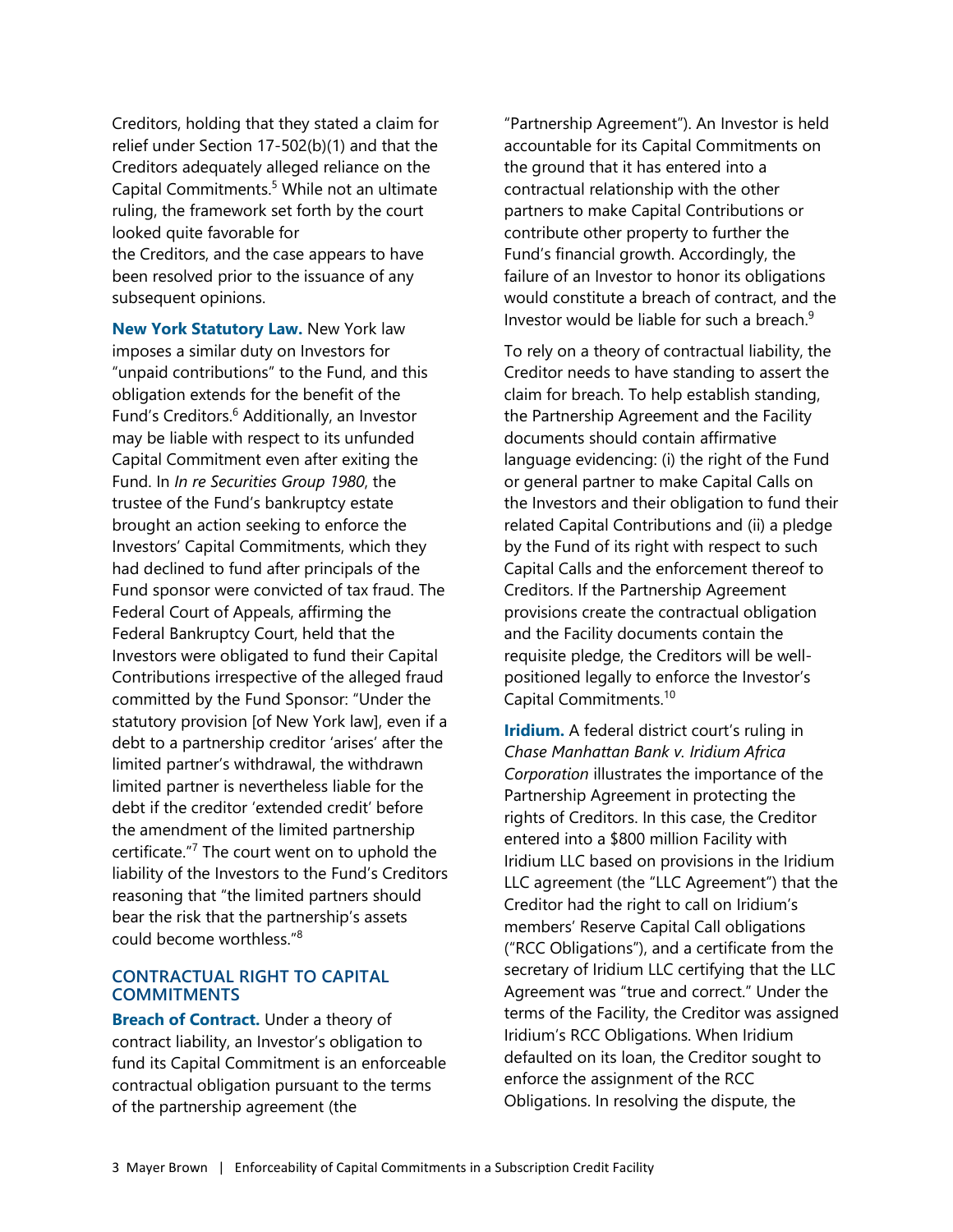district court reviewed the language of the LLC Agreement, which contained provisions stating that a member's duty to perform its RCC Obligations was "absolute and unconditional" and that each member "waived in favor of [the Creditor] any defense it may have or acquire with respect to its obligations under the [RCC]." Therefore, the court granted summary judgment in favor of the Creditor on its breach of contract claim against the Investors.<sup>11</sup>

**Material Breach.** An Investor may argue, under contract law, that it should be excused from further performance of its obligations to a Fund in instances where there has been a material breach by the Fund or its General Partner. This is a relatively well-established general legal principle.<sup>12</sup> However, this release of an Investor's liability has been held not to extend to the obligations the Investor owes to Fund Creditors. In distinguishing the relationship between an Investor's duty to the Fund and other parties contracting with the Fund, a Massachusetts Court of Appeals held that "relations of a limited partner to the partnership … are more complex in that other limited partners and third parties *rely on an expressed obligation*, made public by filing, *to contribute resources to the partnership.*" <sup>13</sup> The court further noted that the Uniform Partnership Law places an emphasis on protecting the rights of outside parties that rely on the commitments of limited partners in extending credit to the partnership, because, without this guarantee, Creditors would be unlikely to enter into the loan with the limited partnership.<sup>14</sup> In fact, in a different case, even where the Fund's principals were convicted of fraud in relation to the Fund, a court has held that the obligation to pay Capital Commitments to Creditors was not excused.<sup>15</sup> These case precedents provide strong authority supporting the enforceability of Capital Commitments—even in the case of a material breach by the Fund. However, it is still

advisable to require language in the Partnership Agreement and, if applicable, the Investor Letter, that Capital Contributions will be funded by the Investor "without set-off, counterclaim or defense" to further weaken any material breach defense.

#### **ENFORCEABILITY OF CAPITAL COMMITMENTS IN BANKRUPTCY PROCEEDINGS**

In the event of the bankruptcy of the Fund, the causes of action entitling the Creditor to relief will not change—they will still be based on the same statutory and contractual theories. But the context of the proceedings, and the potential defenses asserted by the Investors, will likely change. A Creditor's rights will be subject to the applicable provisions of the U.S. Bankruptcy Code (the "Code") and will likely be represented by the Fund itself, as debtor-in-possession ("DIP") or a bankruptcy trustee (the "Trustee"). Within a bankruptcy, the DIP or the Trustee acts on behalf of the Fund and seeks to maximize the value of the Fund's estate to pay off its obligations to its creditors. As such, the Trustee typically seeks to marshal Fund assets by making a Capital Call and bringing litigation against the Investors if necessary.<sup>16</sup>

In a Fund bankruptcy, an Investor's primary argument is likely to be that its remaining Capital Commitment is an "executory contract" under Section 365(c)(2) of the Code, rendering the obligation voidable. An "executory contract," although not specifically defined in the Code, is generally considered to be a contract where both counterparties have material, unperformed obligations. Generally, in bankruptcy, the DIP or the Trustee gets to decide whether to assume an executory contract (and be bound thereunder) or to reject it and thereby effectively disaffirm any such continuing obligations. However, under Section 365(c)(2) of the Code, a DIP or Trustee is prohibited from assuming an executory contract if it is by a third party to "make a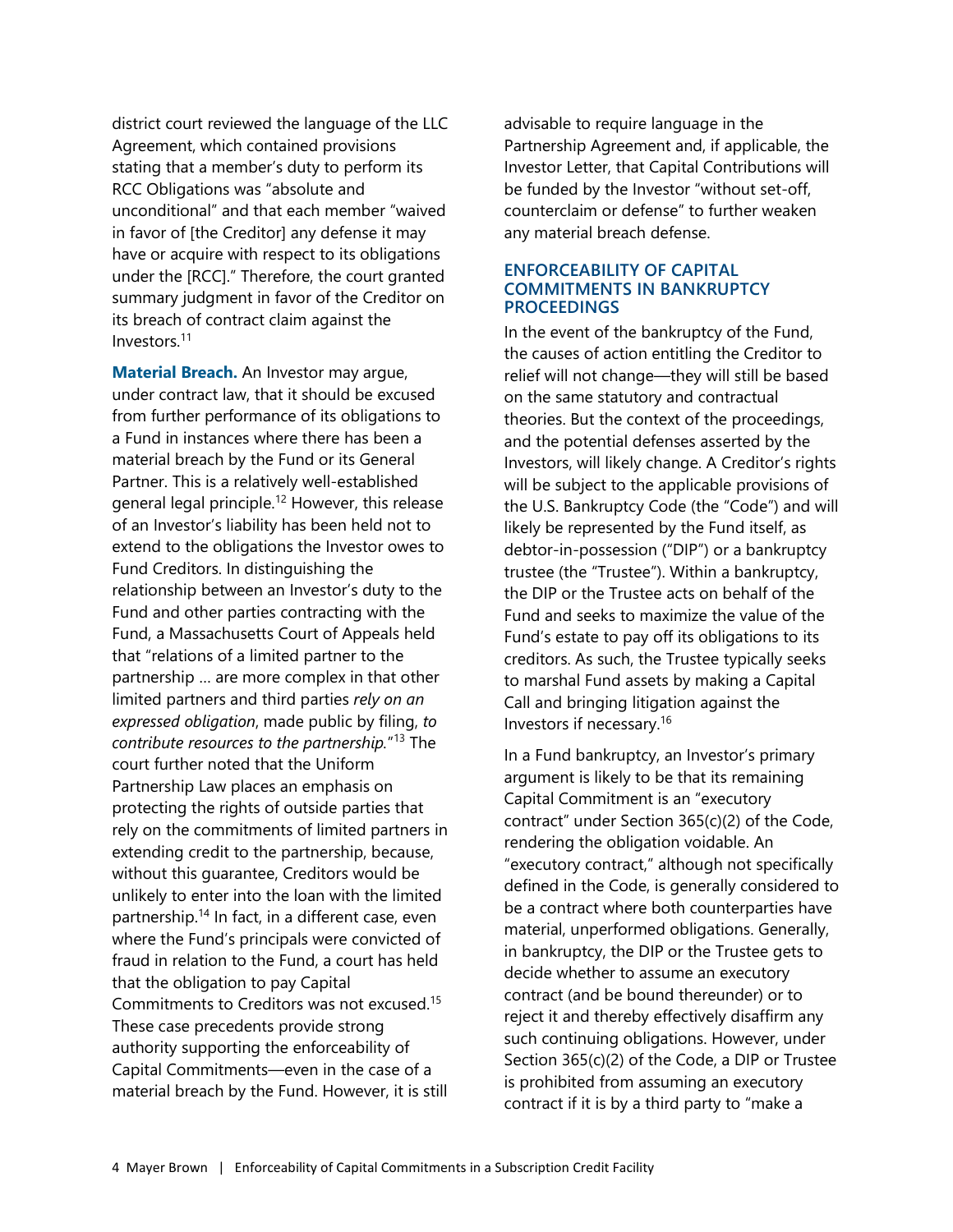loan, or extend other debt financing or financial accommodations to or for the benefit of the debtor, or to issue a security of the debtor."<sup>17</sup>

In *Iridium*, the Investors argued that the LLC agreement containing their RCC Obligations was a financial accommodation contract that the Code prohibited from being assumed. The court rejected this argument, noting that the purpose of Section 365(c)(2) of the Code is to protect parties from extending additional credit or funding whose repayment relies on the fiscal strength of an already bankrupt debtor. The court held that the RCC Obligations, in contrast, were not "new" obligations, having long since been committed by the members: "In these circumstances, the Court concludes that the [members] are not within the class of creditors Congress intended to protect under Section 365(c)(2) of the Bankruptcy Code."<sup>18</sup>

This ruling leaves an important consideration from a practitioner's perspective, as tax considerations have caused some Funds to allow for Capital Contributions to be funded in the form of loans instead of equity. While we would be hopeful a court would look through this phraseology to the substance of what an Investor's Capital Contributions are, the "loan" language might give an Investor a stronger basis to argue that the applicable agreement was one to extend a loan or financial accommodation, and thus non-assumable under Section 365(c)(2). To help better protect the Creditor against this possibility, we prefer to see explicit language in the applicable Partnership Agreement and, if applicable, in the Investor Letter, substantially to the effect that, in the event that any loans funded in lieu of Capital Contributions under the Partnership Agreement would be deemed to be an executory contract or financial accommodation in connection with a bankruptcy or insolvency proceeding, each Investor irrevocably commits to cause any

amounts that would otherwise be funded as loans to be made as a Capital Contribution to the Fund.

## Conclusion

While there is not a definitive case fully vetting and dismissing every argument Investors could potentially assert in attempting to avoid honoring their Capital Commitments, the existing statutory and case law provide significant comfort that Investors' Capital Commitments are enforceable obligations, even in a Fund bankruptcy context.

## **Endnotes**

- 1 DEL. CODE ANN. tit. 6, § 17-502(a)(1) (2010) (emphasis added).
- 2 DEL. CODE ANN. tit. 6 § 17-502(b)(i) (2010).
- 3 *See* UNIF. P'SHIP LAW § 502(c) (provisions allowing a Creditor to enforce its rights against a limited partner, even if a limited partner's obligations to the limited partnership have been compromised).
- 4 *See* DEL. CODE ANN. tit. 6, § 18-502 (2010).
- 5 *See* In re LJM2 Co.-Investment, L.P., 866A. 2d 762 (Del. Super. Ct. 2004).
- 6 N.Y. P'SHIP LAW § 106(1)(b) (limited partner liable for "any unpaid contributions which he agreed in the certificate to make in the future at the time and on the conditions stated in the certificate"); *see also* § 106(3) ("[T]he liabilities of a limited partner … can be waived or compromised only by the consent of all members; but a waiver or compromise shall not affect the right of a creditor of a partnership, who extended credit … to enforce such liabilities.").
- 7 *In re Sec. Group 1980*, 74 F.3d 1103, 1110 (11th Cir. 1996); *see also Int'l Investors v. Bus. Park Fund*, 991 P.2d 219 (Alaska 1999) (limited partners liable to creditors who extend credit based on limited partners' capital commitments).
- 8 *Id*. at 1111 (citing *Kittredge v. Langley*, 252 N.Y. 405, 169 N.E. 626 (1930)).
- 9 Each case cited hereunder was decided under Delaware or other U.S. law. While applicable local counsel should be consulted in connection with funds that have parallel or feeder vehicles formed in other jurisdictions, other jurisdictions do have precedent consistent with these holdings. For example, Appleby has confirmed that,